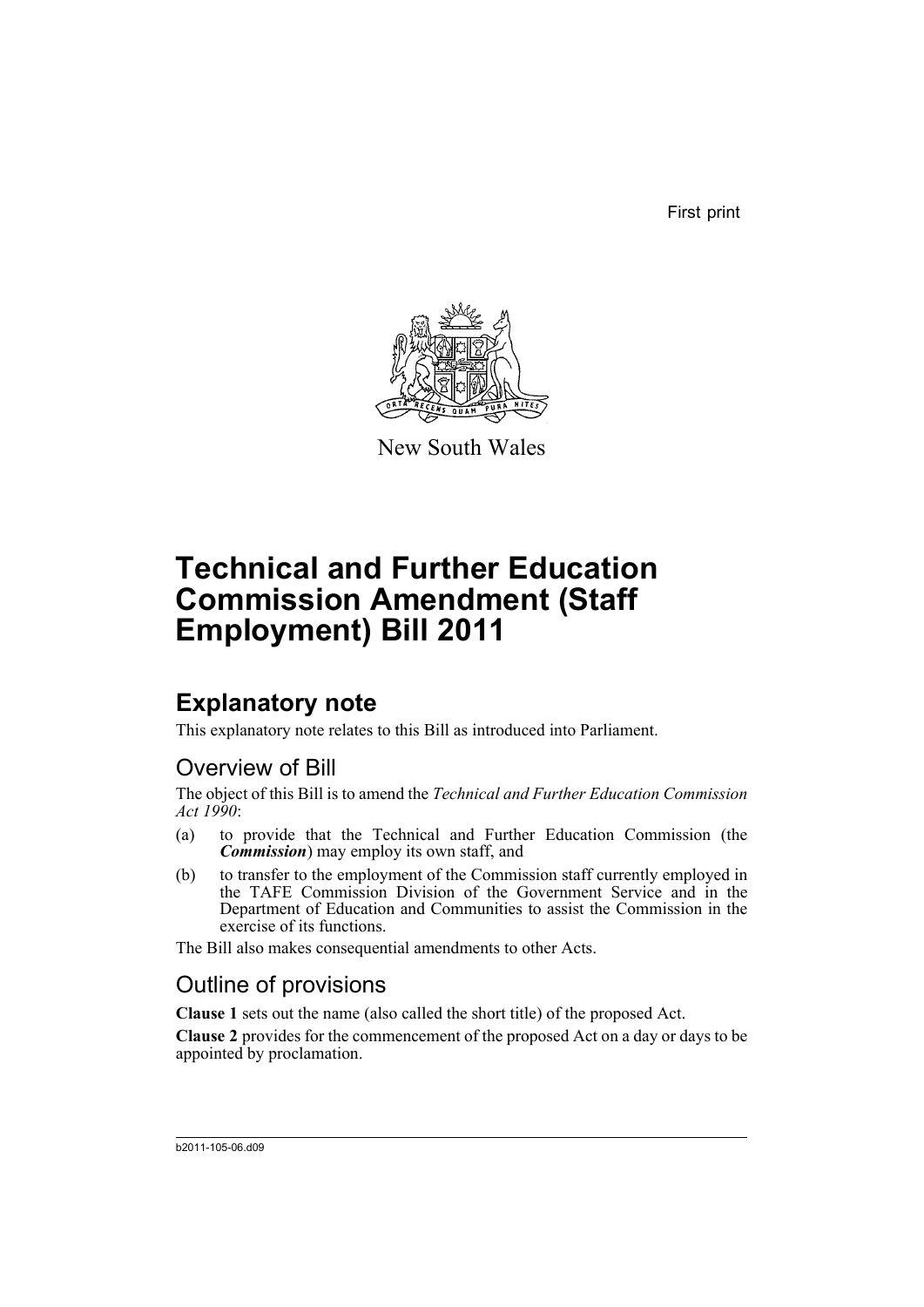Explanatory note

### **Schedule 1 Amendment of Technical and Further Education Commission Act 1990 No 118**

**Schedule 1 [3]** amends section 5 of the Act to remove a prohibition on the Commission employing staff.

**Schedule 1 [4]** inserts sections 15 and 16 into the Act which specifically enable the Commission to employ staff to assist it in the exercise of its functions and to fix the salary, wages and conditions of employment of its staff to the extent that they are not otherwise fixed by law. Existing section 17 of the Act, which enables regulations to be made in relation to conditions of employment of the Commission's staff, is substituted to update references and extend the regulation-making power to the discipline of staff. The regulations have effect subject to relevant awards and industrial agreements.

**Schedule 1 [13] and [14]** amend Schedule 4 to the Act to include provisions of a savings and transitional nature consequent on the enactment of the proposed Act. In particular, persons employed in the TAFE Commission of the Government Service and persons employed in the Department of Education and Communities to assist the Commission in the exercise of its functions (other than persons employed in the executive service) are transferred to the employment of the Commission. The TAFE Commission is to take such measures as are available to it to ensure that the terms and conditions applying to those persons in their previous employment will continue to apply to them for 12 months after the transfer or until they are covered by an enterprise agreement under the *Fair Work Act 2009* of the Commonwealth.

Section 22 of the Act is preserved which retains the current scheme for extended or long service leave in relation to employees of the Commission.

The amendments also provide that the Industrial Relations Commission has no jurisdiction to determine any industrial matter in relation to those transferred employees if the *Fair Work Act 2009* of the Commonwealth has excluded the application of State industrial laws to the matter or the matter relates to promotion appeals and disciplinary appeals.

**Schedule 1 [1], [2] and [5]–[12]** make consequential amendments, including repealing Parts 6A (Management of conduct and performance) and 6B (Termination of employment of prohibited persons) of the Act.

### **Schedule 2 Amendment of other Acts**

**Schedule 2.3** amends the *Public Sector Employment and Management Act 2002* to abolish the TAFE Commission Division of the Government Service.

**Schedule 2.1, 2.2 and 2.4** make amendments to other Acts as a consequence of the enactment of the proposed Act.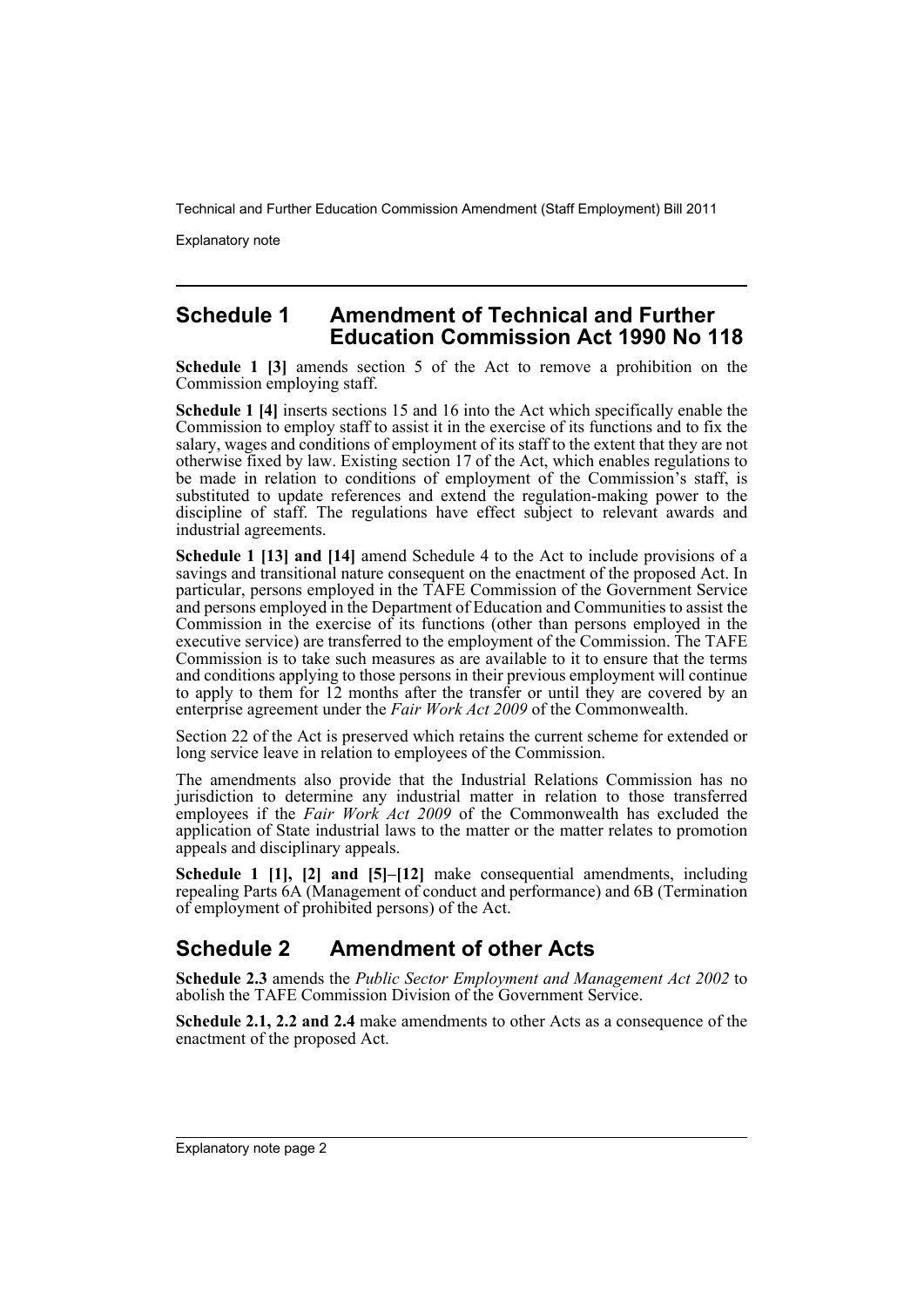First print



New South Wales

# **Technical and Further Education Commission Amendment (Staff Employment) Bill 2011**

# **Contents**

|                                                         | Page |
|---------------------------------------------------------|------|
| Name of Act                                             |      |
| Commencement                                            | 2.   |
| Schedule 1 Amendment of Technical and Further Education |      |
| Commission Act 1990 No 118                              | 3    |
| Schedule 2 Amendment of other Acts                      | 8    |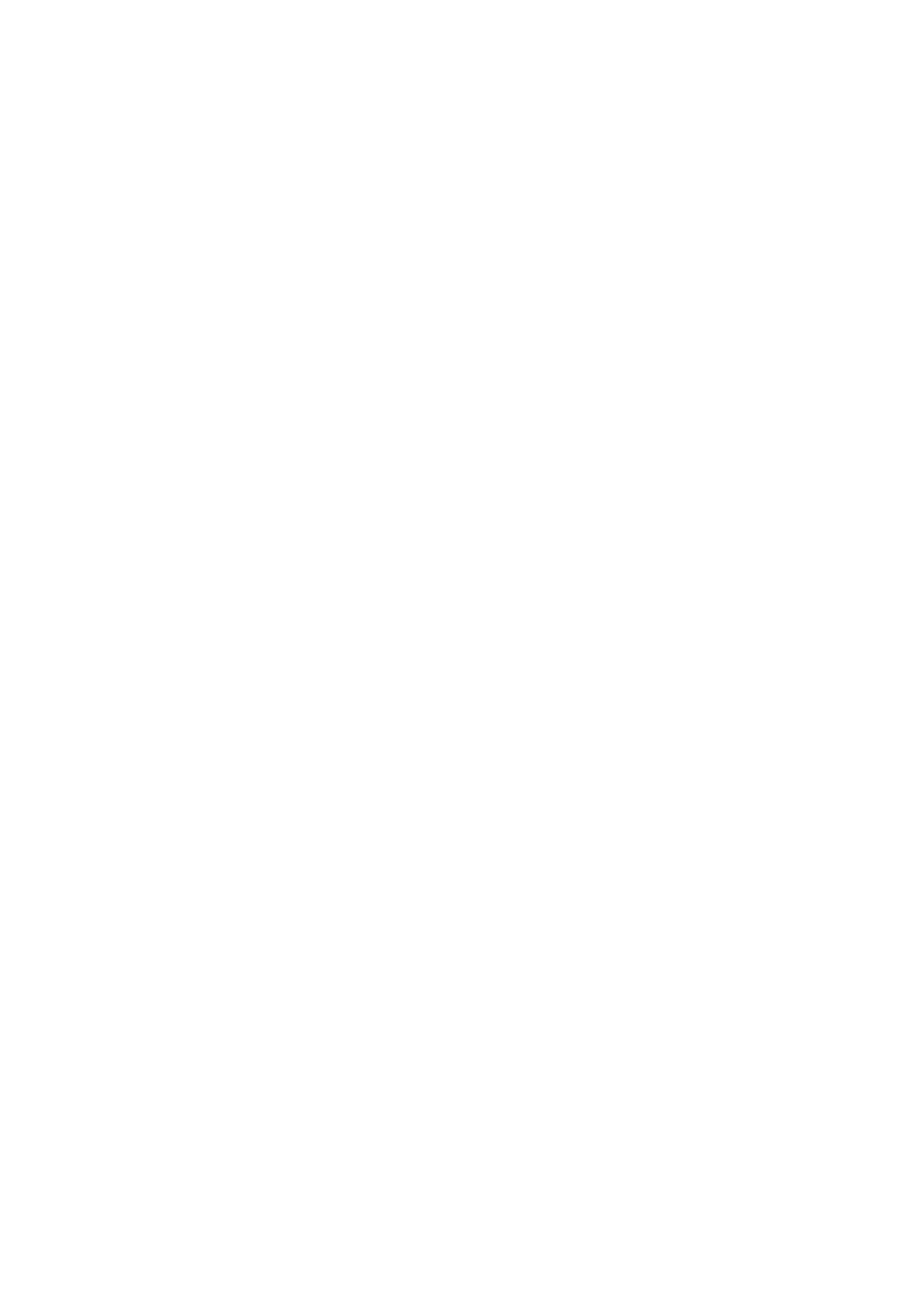

New South Wales

# **Technical and Further Education Commission Amendment (Staff Employment) Bill 2011**

No , 2011

### **A Bill for**

An Act to amend the *Technical and Further Education Commission Act 1990* with respect to the employment of staff; and for related purposes.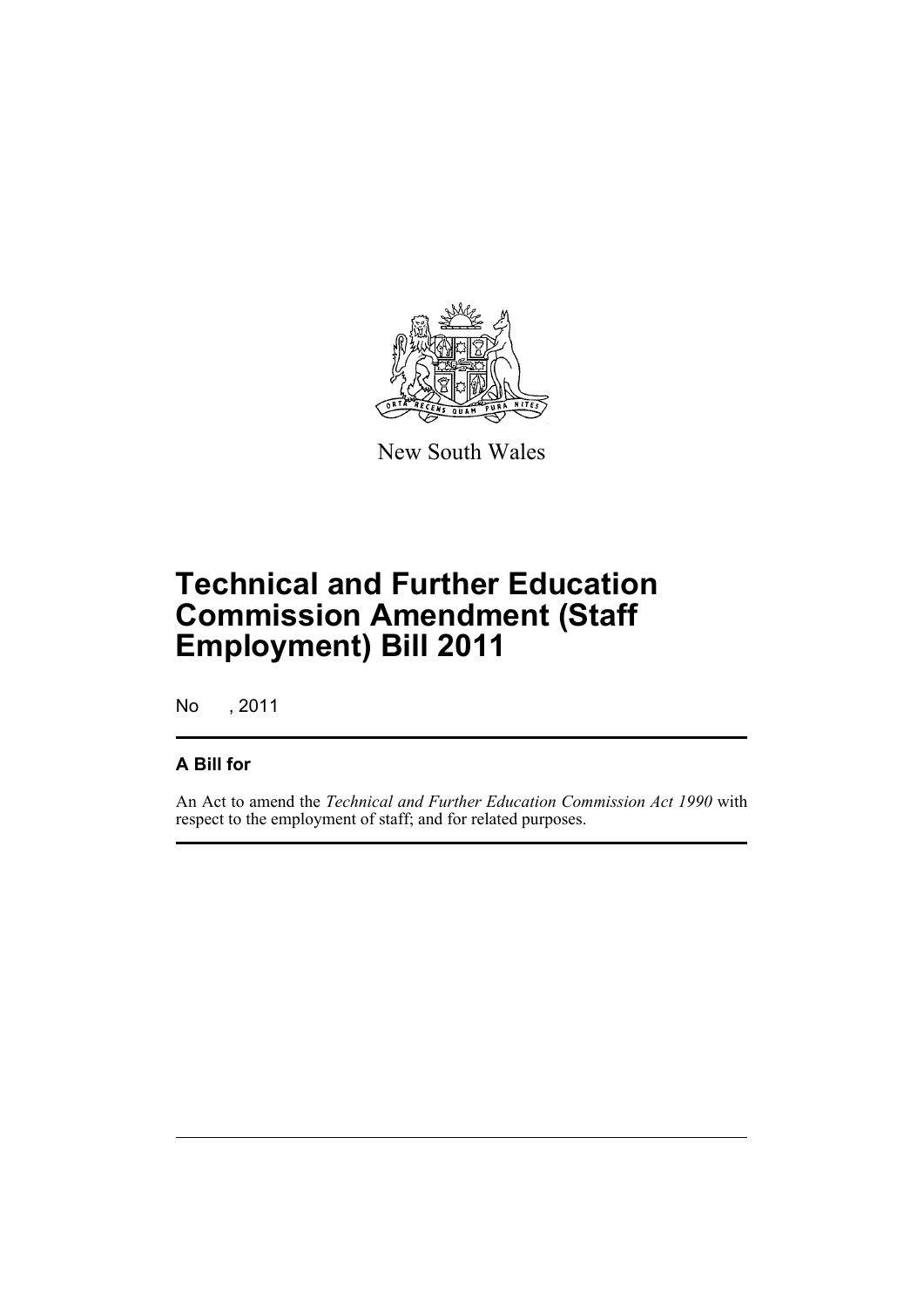<span id="page-5-1"></span><span id="page-5-0"></span>

| The Legislature of New South Wales enacts: |                                                                                                      |                     |  |
|--------------------------------------------|------------------------------------------------------------------------------------------------------|---------------------|--|
| 1                                          | Name of Act                                                                                          | 2                   |  |
|                                            | This Act is the Technical and Further Education Commission<br>Amendment (Staff Employment) Act 2011. | 3<br>$\overline{4}$ |  |
|                                            | Commencement                                                                                         | 5                   |  |
|                                            | This Act commences on a day or days to be appointed by proclamation.                                 | 6                   |  |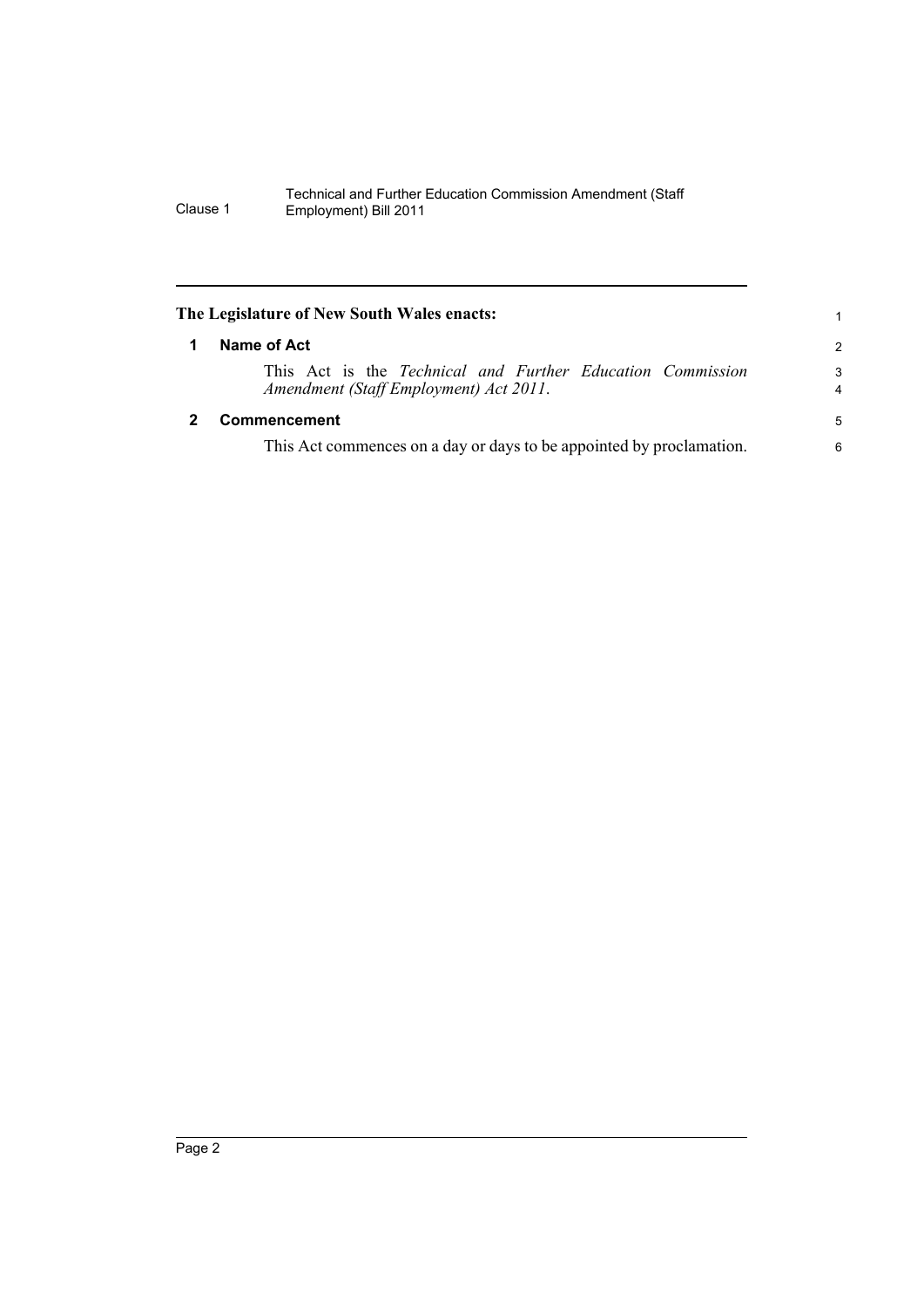Amendment of Technical and Further Education Commission Act 1990 No 118 Schedule 1

### <span id="page-6-0"></span>**Schedule 1 Amendment of Technical and Further Education Commission Act 1990 No 118**

| [1]   |    |                                  | <b>Section 3 Definitions</b>              |                                                                                                                                                                                                  | 3                            |
|-------|----|----------------------------------|-------------------------------------------|--------------------------------------------------------------------------------------------------------------------------------------------------------------------------------------------------|------------------------------|
|       |    | section $3(1)$ .                 |                                           | Omit the definition of <i>appropriate Division Head</i> (including the note) from                                                                                                                | $\overline{4}$<br>$\sqrt{5}$ |
| $[2]$ |    |                                  |                                           | Section 3 (1), definition of "member of staff (or staff member)"                                                                                                                                 | 6                            |
|       |    |                                  |                                           | Omit the definition. Insert instead:<br><i>member of staff</i> or <i>staff member</i> means a member of staff of the<br>TAFE Commission employed under section 15.                               | $\overline{7}$<br>8<br>9     |
| $[3]$ |    |                                  | <b>Section 5 Functions</b>                |                                                                                                                                                                                                  | 10                           |
|       |    |                                  |                                           | Omit section $5(3)$ and the note to the subsection.                                                                                                                                              | 11                           |
| [4]   |    | Sections 15-17                   |                                           |                                                                                                                                                                                                  | 12                           |
|       |    | Omit section 17. Insert instead: |                                           |                                                                                                                                                                                                  | 13                           |
|       | 15 |                                  | <b>Employment of staff</b>                |                                                                                                                                                                                                  | 14                           |
|       |    |                                  |                                           | The TAFE Commission may employ such staff as it requires to<br>exercise its functions.                                                                                                           | 15<br>16                     |
|       | 16 |                                  |                                           | Salary, conditions etc of staff                                                                                                                                                                  | 17                           |
|       |    |                                  |                                           | The TAFE Commission may fix the salary, wages and conditions<br>of employment of its staff in so far as they are not otherwise fixed<br>by or under any Act or law.                              | 18<br>19<br>20               |
|       | 17 |                                  |                                           | <b>Regulations relating to staff</b>                                                                                                                                                             | 21                           |
|       |    | (1)                              |                                           | The regulations may make provision for or with respect to the<br>employment of the staff of the TAFE Commission, including the<br>conditions of employment and the discipline of any such staff. | 22<br>23<br>24               |
|       |    | (2)                              |                                           | Any such regulations relating to the conditions of employment or<br>the discipline of staff:                                                                                                     | 25<br>26                     |
|       |    |                                  | (a)                                       | have effect subject to any relevant award made by a<br>competent industrial tribunal and to any industrial<br>agreement to which the Commission is a party, and                                  | 27<br>28<br>29               |
|       |    |                                  | (b)                                       | have effect despite any determination of the Commission<br>under section $16$ .                                                                                                                  | 30<br>31                     |
| [5]   |    |                                  |                                           | Section 19 Legal proceedings not to be brought                                                                                                                                                   | 32                           |
|       |    |                                  | Omit section 19 $(1)$ , $(2)$ and $(4)$ . |                                                                                                                                                                                                  | 33                           |

1 2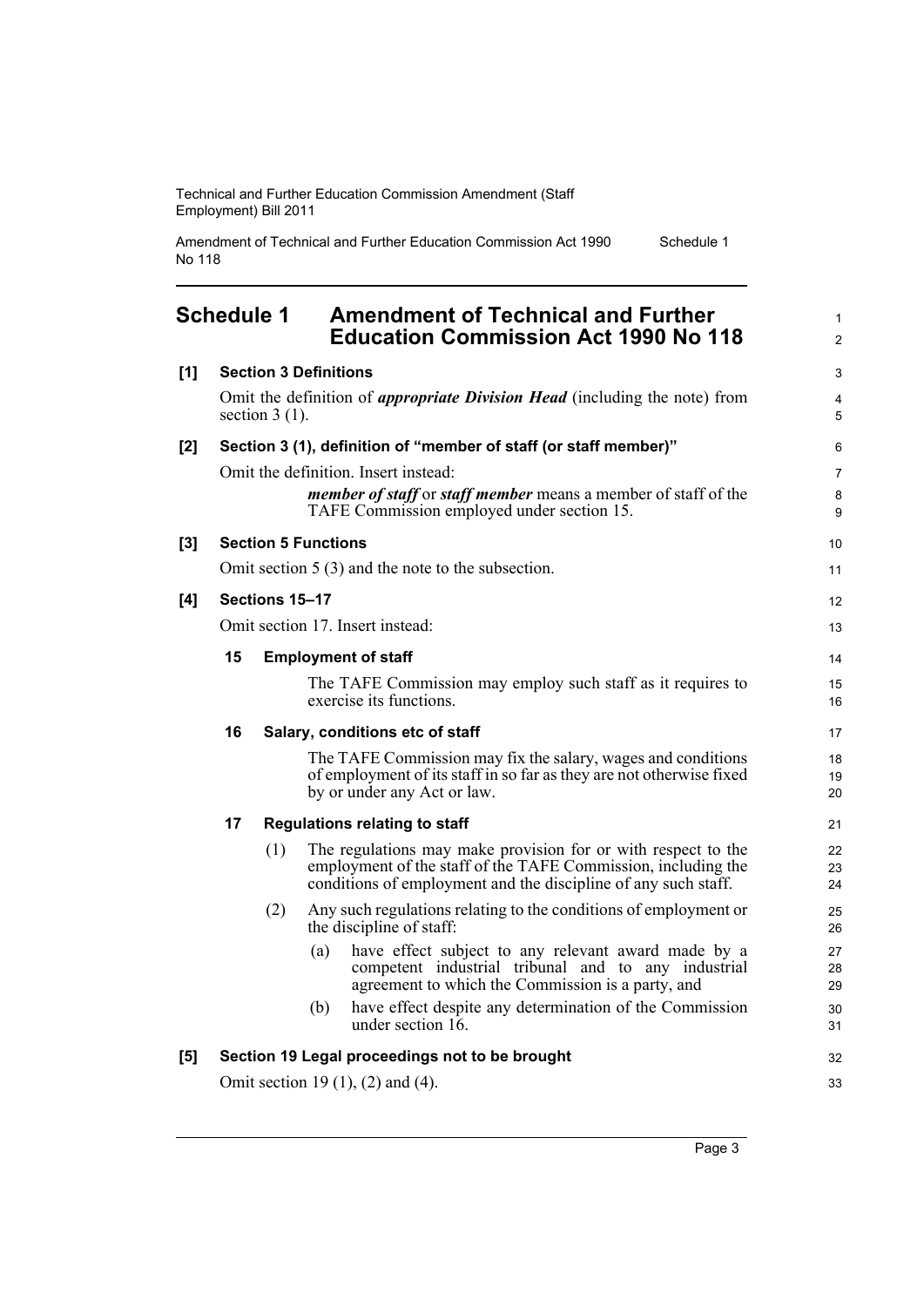Schedule 1 Amendment of Technical and Further Education Commission Act 1990 No 118

| [6]                | <b>Section 19 (3)</b>                                                               | 1              |
|--------------------|-------------------------------------------------------------------------------------|----------------|
|                    | Omit "in the TAFE Commission Division of the Government Service".                   | $\overline{c}$ |
|                    | Insert instead "on the staff of the TAFE Commission".                               | 3              |
| $\left[ 7 \right]$ | Sections 20, 21, 21A (1)–(3), 21B (1) and (2) and 21C                               | 4              |
|                    | Omit "appropriate Division Head" wherever occurring.                                | 5              |
|                    | Insert instead "TAFE Commission".                                                   | 6              |
| [8]                | Section 21 (b)                                                                      | 7              |
|                    | Omit "the Division Head" wherever occurring.                                        | 8              |
|                    | Insert instead "the TAFE Commission".                                               | 9              |
| [9]                | Section 21B Notification of serious offences committed by members of<br>staff       | 10<br>11       |
|                    | Omit section 21B (3).                                                               | 12             |
| $[10]$             | Section 22 Extended or long service leave                                           | 13             |
|                    | Omit section 22 (4).                                                                | 14             |
| [11]               | Part 6A Management of conduct and performance                                       | 15             |
|                    | Omit the Part.                                                                      | 16             |
| $[12]$             | Part 6B Termination of employment of prohibited persons                             | 17             |
|                    | Omit the Part.                                                                      | 18             |
| $[13]$             | Schedule 4 Savings, transitional and other provisions                               | 19             |
|                    | Insert at the end of clause $1(1)$ :                                                | 20             |
|                    | Technical and Further Education Commission Amendment (Staff<br>Employment) Act 2011 | 21<br>22       |
|                    |                                                                                     |                |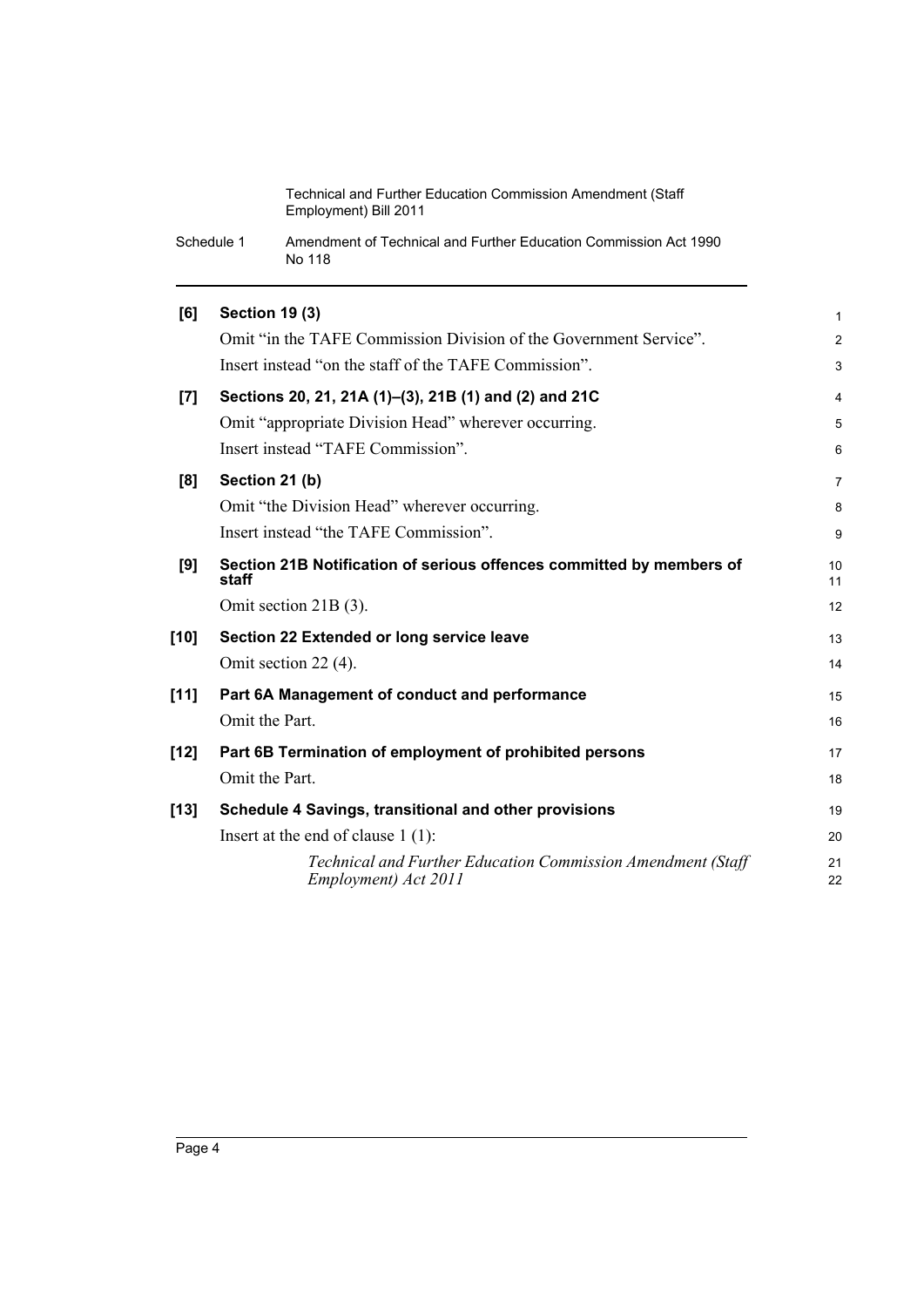Amendment of Technical and Further Education Commission Act 1990 No 118

#### **[14] Schedule 4, Part 5**

Insert after Part 4:

### **Part 5 Provisions consequent on enactment of Technical and Further Education Commission Amendment (Staff Employment) Act 2011**

5 6 7

1  $\mathfrak{p}$ 

3 4

Schedule 1

#### **13 Definitions**

In this Part:

*commencement date* means the date on which section 15 was inserted by the *Technical and Further Education Commission Amendment (Staff Employment) Act 2011*.

*existing staff member* means:

- (a) a person who, immediately before the commencement date, was employed under Chapter 1A of the *Public Sector Employment and Management Act 2002* in the TAFE Commission Division of the Government Service, or
- (b) a person who:
	- (i) immediately before the commencement date, was employed in the Department of Education and Communities, and
	- (ii) in the opinion of the Director-General of the Department given in writing, was so employed primarily to assist the TAFE Commission in the exercise of its functions, and
	- (iii) was not so employed under Part 3.1 of the *Public Sector Employment and Management Act 2002*.

*transferred staff member* means an existing staff member who is transferred to the employment of the TAFE Commission by operation of clause 14.

*transitional period*, in relation to a transferred staff member, means whichever is the shorter of the following periods:

- (a) the period of 12 months beginning on the commencement date,
- (b) the period beginning on the commencement date and ending immediately before the date on which an enterprise agreement (within the meaning of the *Fair Work Act 2009* of the Commonwealth) first takes effect in relation to the staff member.

Page 5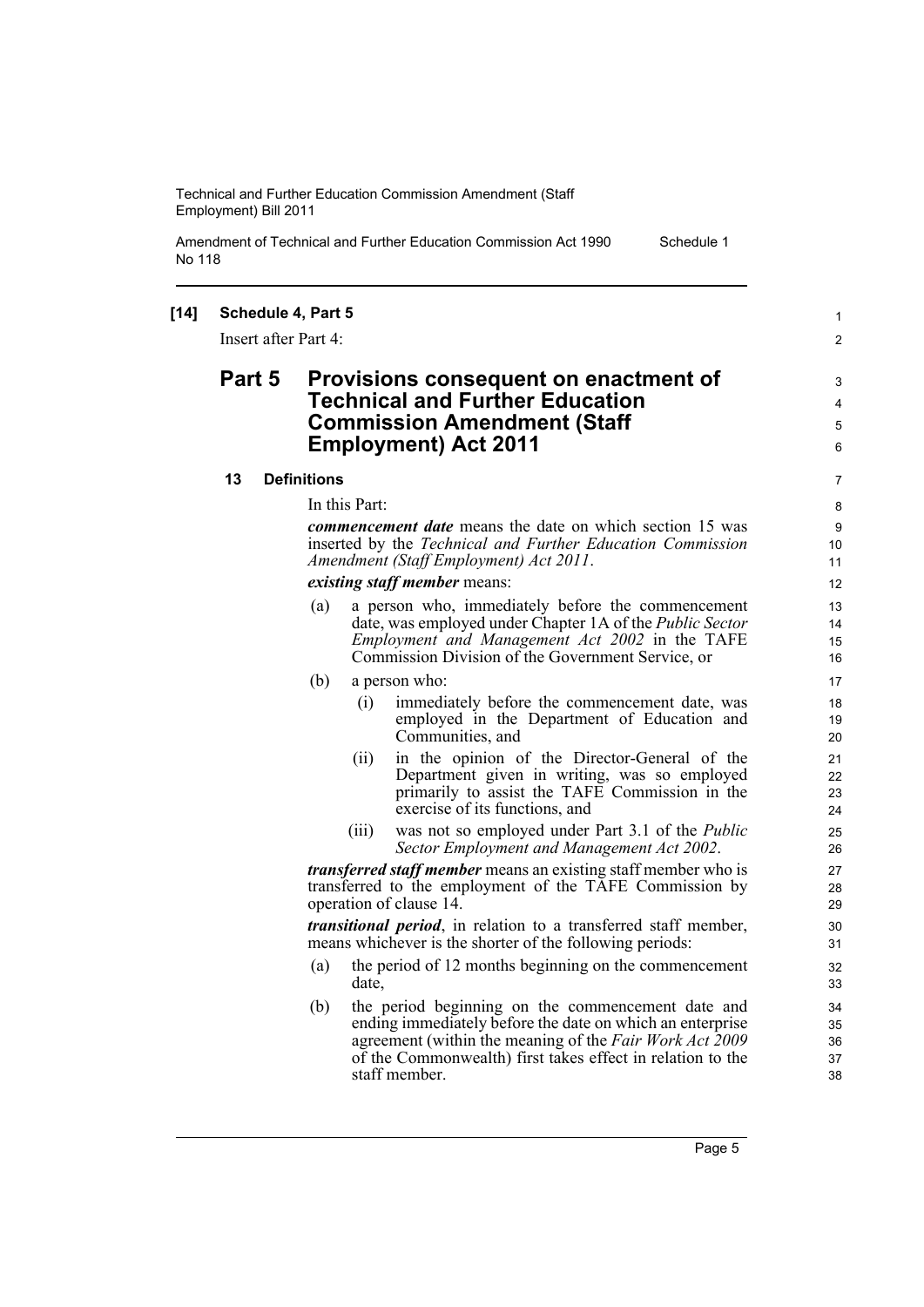Schedule 1 Amendment of Technical and Further Education Commission Act 1990 No 118

| 14 |     | Transfer of existing staff members to employ of TAFE Commission                                                                                                                                                                                                                                                               | $\mathbf{1}$                                       |
|----|-----|-------------------------------------------------------------------------------------------------------------------------------------------------------------------------------------------------------------------------------------------------------------------------------------------------------------------------------|----------------------------------------------------|
|    |     | On the commencement date, each existing staff member is<br>transferred to the employment of the TAFE Commission.                                                                                                                                                                                                              | 2<br>3                                             |
| 15 |     | <b>Employment arrangements for transferred staff members</b>                                                                                                                                                                                                                                                                  | 4                                                  |
|    | (1) | The TAFE Commission is to take such action as is available to it<br>as an employer of a transferred staff member to ensure that the<br>provisions of this clause are implemented.                                                                                                                                             | 5<br>6<br>$\overline{7}$                           |
|    | (2) | During the transitional period, the employment of a transferred<br>staff member with the TAFE Commission is to be on the same<br>terms and conditions relating to the following matters as applied<br>immediately before the commencement date to the person's<br>employment as an existing staff member:                     | 8<br>9<br>10 <sup>°</sup><br>11<br>12 <sup>2</sup> |
|    |     | hours of work,<br>(a)                                                                                                                                                                                                                                                                                                         | 13                                                 |
|    |     | (b)<br>salary,                                                                                                                                                                                                                                                                                                                | 14                                                 |
|    |     | (c)<br>shift, overtime and penalty rates,                                                                                                                                                                                                                                                                                     | 15                                                 |
|    |     | (d)<br>allowances,                                                                                                                                                                                                                                                                                                            | 16                                                 |
|    |     | leave (other than extended leave or long service leave).<br>(e)                                                                                                                                                                                                                                                               | 17                                                 |
|    | (3) | A transferred staff member:                                                                                                                                                                                                                                                                                                   | 18                                                 |
|    |     | retains any rights to annual leave, extended or long service<br>(a)<br>leave, sick leave, and other forms of leave, accrued or<br>accruing in his or her employment as an existing staff<br>member, and                                                                                                                       | 19<br>20<br>21<br>22                               |
|    |     | (b)<br>is not entitled to receive any payment or other benefit<br>merely because the member ceases to be in the<br>employment from which the member was transferred, and                                                                                                                                                      | 23<br>24<br>25                                     |
|    |     | is not entitled to claim, both under this Act or any other<br>(c)<br>Act, dual benefits of the same kind for the same period of<br>service.                                                                                                                                                                                   | 26<br>27<br>28                                     |
|    | (4) | Without limiting subclause (3), a transferred staff member is not,<br>despite any other provision of this or any other Act, entitled to<br>elect, because of that transfer, to be paid the money value of any<br>extended or annual leave that the member accrued in the<br>employment from which the member was transferred. | 29<br>30<br>31<br>32<br>33                         |
| 16 |     | <b>Jurisdiction of Industrial Relations Commission</b>                                                                                                                                                                                                                                                                        | 34                                                 |
|    | (1) | On and from the commencement date, the Industrial Relations<br>Commission has no jurisdiction to determine an industrial matter<br>(within the meaning of the <i>Industrial Relations Act 1996</i> ) relating<br>to a member of staff if:                                                                                     | 35<br>36<br>37<br>38                               |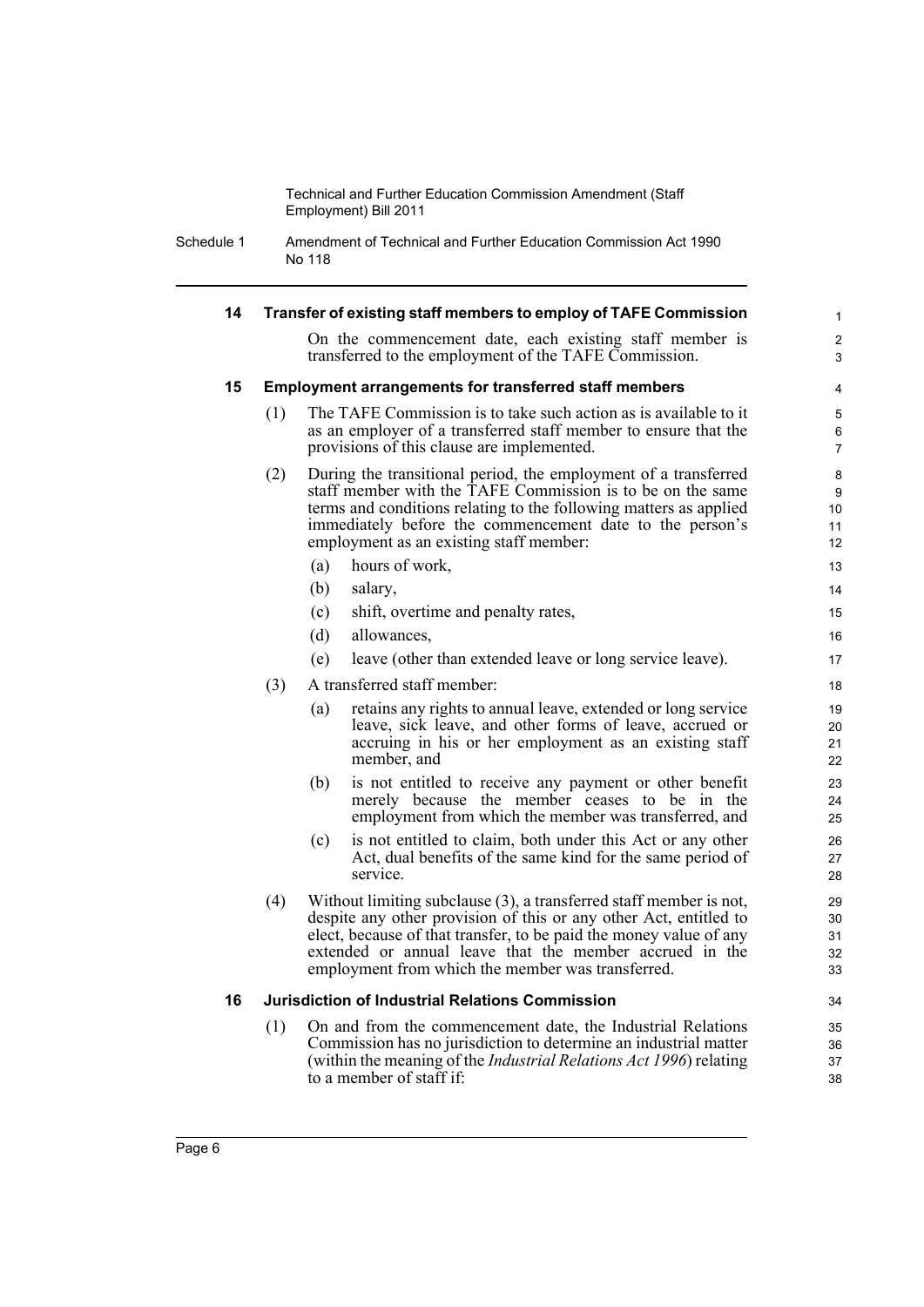Amendment of Technical and Further Education Commission Act 1990 No 118 Schedule 1

- (a) the *Fair Work Act 2009* of the Commonwealth has excluded the application of State industrial laws (within the meaning of section 26 of that Act) in relation to the matter, or
- (b) the matter is an appeal to which Part 7 of Chapter 2 of the *Industrial Relations Act 1996* applies.
- (2) This clause does not affect the jurisdiction of the Industrial Relations Commission in relation to a matter that is the subject of an application under section 146B of the *Industrial Relations Act 1996*.

10

1